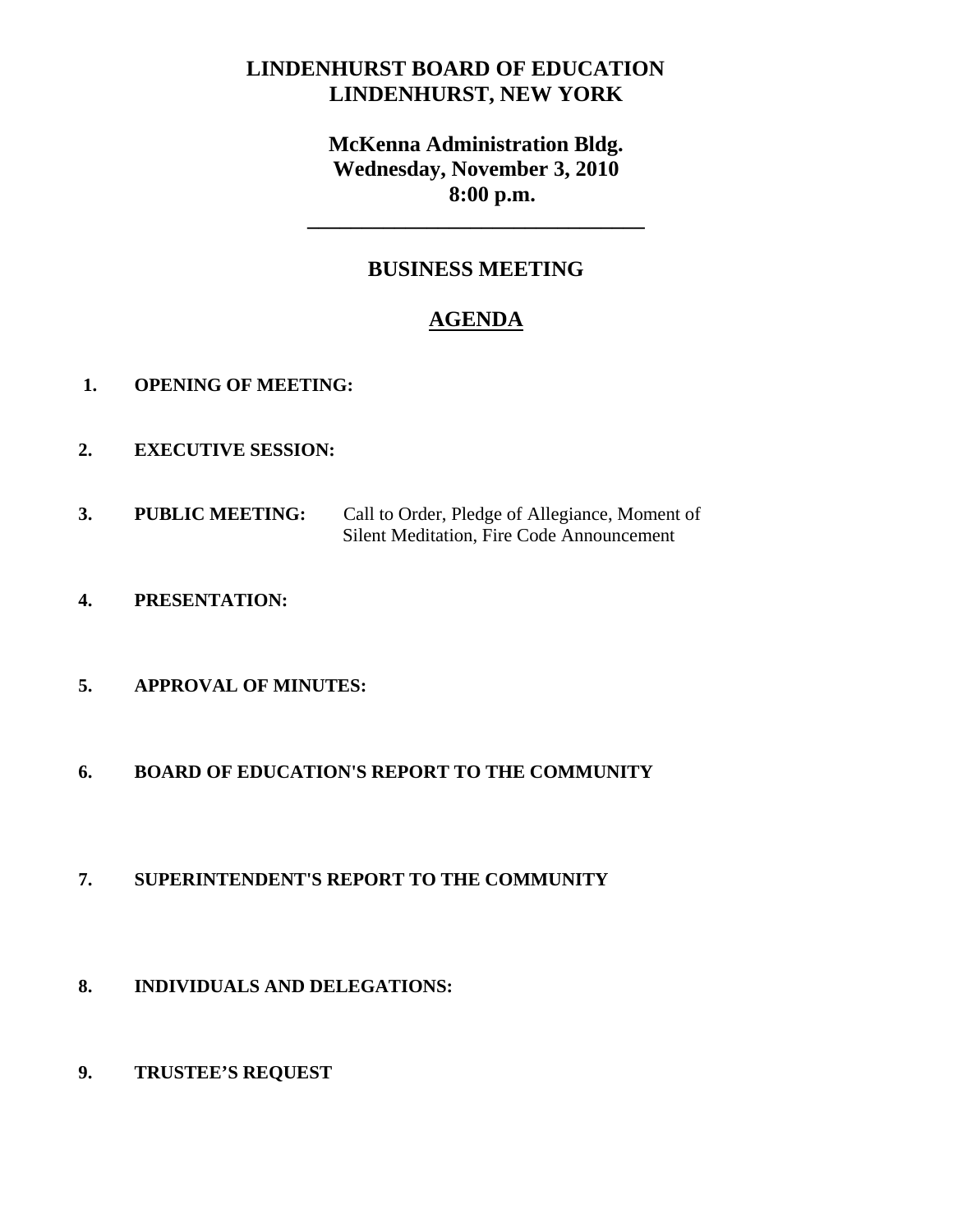## **10. SUPERINTENDENT'S RECOMMENDATIONS**

#### **a. Recommendation: FIELD TRIPS**

Recommended Action: Upon a motion made by \_\_\_\_\_\_\_\_\_\_\_\_\_\_\_\_\_\_, Seconded by \_\_\_\_\_\_\_\_\_\_\_\_\_\_\_\_, the following resolution is offered

 RESOLVED that the Board of Education, upon the recommendation of the Superintendent, Approves the following field trip(s):

## **High School**

|           | Tuesday                  | December 14, 2010 |            | Approximately $20 - 30$ Language students in<br>Grades $9 - 12$ will travel to Little Italy to tour<br>Mulberry and Grand Streets, Most Precious Blood<br>Church and the Italian American Museum. Students<br>will travel via railroad and subway. |
|-----------|--------------------------|-------------------|------------|----------------------------------------------------------------------------------------------------------------------------------------------------------------------------------------------------------------------------------------------------|
|           | Thursday                 | December 9, 2010  |            | Approximately 25 Varsity Club students will travel<br>to New York City to see the Radio City Music Hall<br>Christmas Spectacular. Students will travel via<br>railroad.                                                                            |
|           | Monday                   | November 15, 2010 |            | Approximately 45 Practical Arts students will travel<br>Exton, Pennsylvania to visit the Universal Technical<br>Institute. Students will be transported via Coach bus.                                                                             |
|           | Monday                   | November 22, 2010 |            | Approximately 50 Social Studies students in grades<br>9 and 10 will travel to NYC to visit the King Tut<br>Exhibit. Students will travel via railroad.                                                                                             |
| E.W.Bower |                          |                   |            |                                                                                                                                                                                                                                                    |
|           | Friday                   | December 17, 2010 |            | Approximately 50 $5th$ Grade students will travel to<br>Madison Square Garden to seen Wintuk. This is the<br>annual 5 <sup>th</sup> Grade trip. Students will travel via<br>railroad.                                                              |
|           | Note: See enclosed.      |                   |            |                                                                                                                                                                                                                                                    |
|           | Vote on the motion:      |                   | Yes:       |                                                                                                                                                                                                                                                    |
|           |                          |                   | No:        |                                                                                                                                                                                                                                                    |
|           | Motion carried/defeated. |                   | Abstained: |                                                                                                                                                                                                                                                    |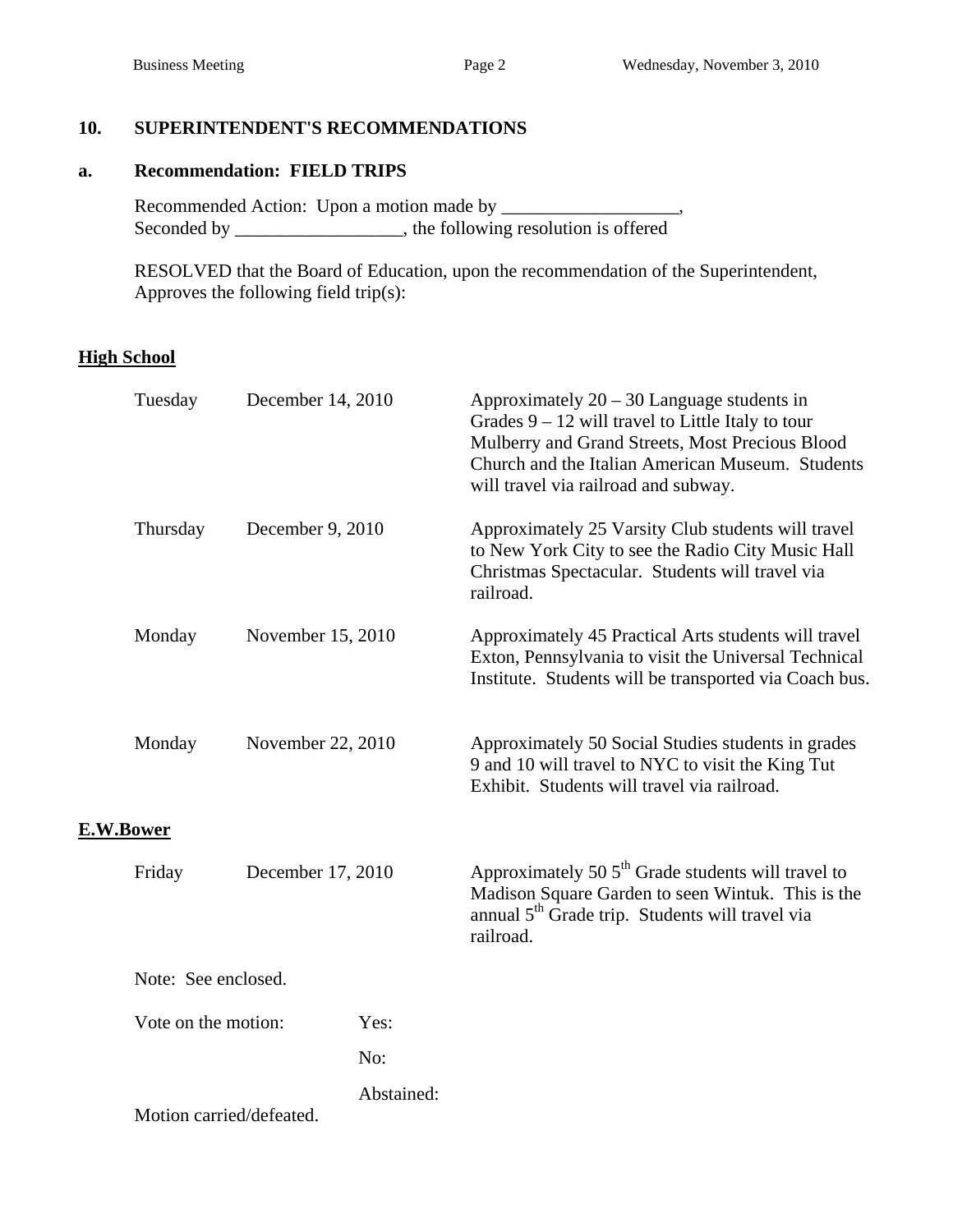### **b. Recommendation: OBSOLETE EQUIPMENT**

Recommended Action: Upon a motion made by \_\_\_\_\_\_\_\_\_\_\_\_\_\_\_\_\_\_\_, seconded by \_\_\_\_\_\_\_\_\_\_\_\_\_\_\_, the following resolution is offered

 RESOLVED that the Board of Education, upon the recommendation of the Superintendent approves the disposal of the following books:

 **WEST GATES -** 32 Metal folding chairs w/wooden backs & seats - No Lind #

**RALL -** 30 Virco classroom chairs No Lind #

Note: See enclosed

Vote on the motion: Yes:

No:

### **c. Recommendation: WHITSONS SCHOOL NUTRITION CORP. EXTENSION - REVISED**

Recommended Action: Upon a motion made by seconded by \_\_\_\_\_\_\_\_\_\_\_\_\_\_\_, the following resolution is offered

RESOLVED that the Board of Education, upon the recommendation of the Superintendent, authorizes the Board President to enter into a one-year extension with Whitsons School Nutrition Corp. for the School Breakfast and Lunch program for the 2010-2011 school year with increase as per bid.

Note: See enclosed

Vote on the motion: Yes:

No: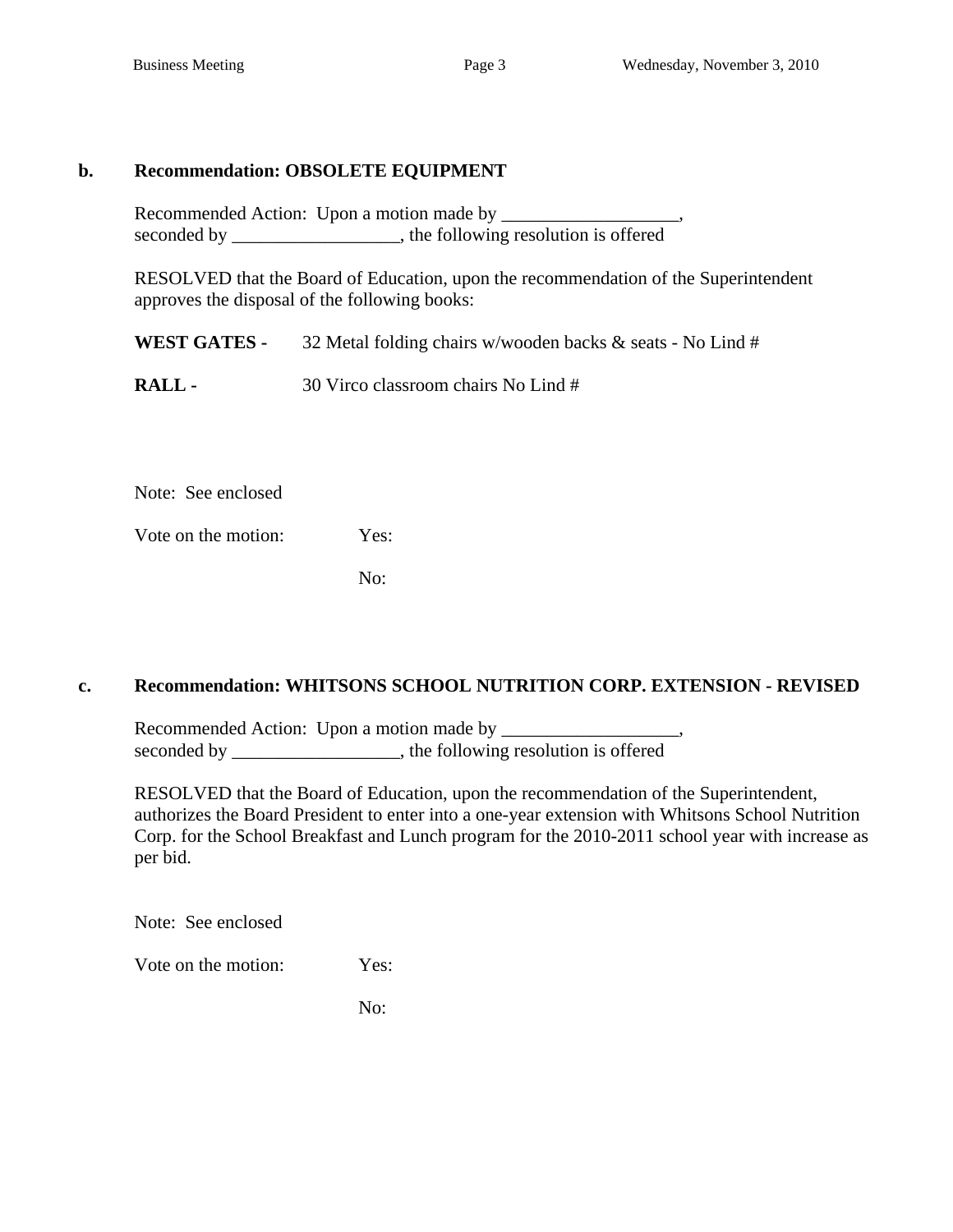## **d. Recommendation: BUDGET TRANSFERS**

 Recommended Action: Upon a motion made by \_\_\_\_\_\_\_\_\_\_\_\_\_\_\_\_\_\_\_, Seconded by \_\_\_\_\_\_\_\_\_\_\_\_\_\_\_, the following resolution is offered

 RESOLVED that the Board of Education, upon the recommendation of the Superintendent, approves the attached budget transfers over \$5,000.00.

Note: See enclosed.

Vote on the motion: Yes:

No:

Abstained:

Motion carried/defeated.

## **e. Recommendation: CHANGE ORDERS**

 Recommended Action: Upon a motion made by \_\_\_\_\_\_\_\_\_\_\_\_\_\_\_\_\_\_\_, Seconded by \_\_\_\_\_\_\_\_\_\_\_\_\_\_, the following resolution is offered

 RESOLVED that the Board of Education, upon the recommendation of the Superintendent, approves the following change order(s):

| Contractor                     |      | No. | Amount      | Project                     |
|--------------------------------|------|-----|-------------|-----------------------------|
| Ferrandino & Son Environmental |      |     | $$-7312.40$ | Fuel Oil Tank – High School |
| Note: See enclosed.            |      |     |             |                             |
| Vote on the motion:            | Yes: |     |             |                             |
|                                | No:  |     |             |                             |

Abstained:

Motion carried/defeated.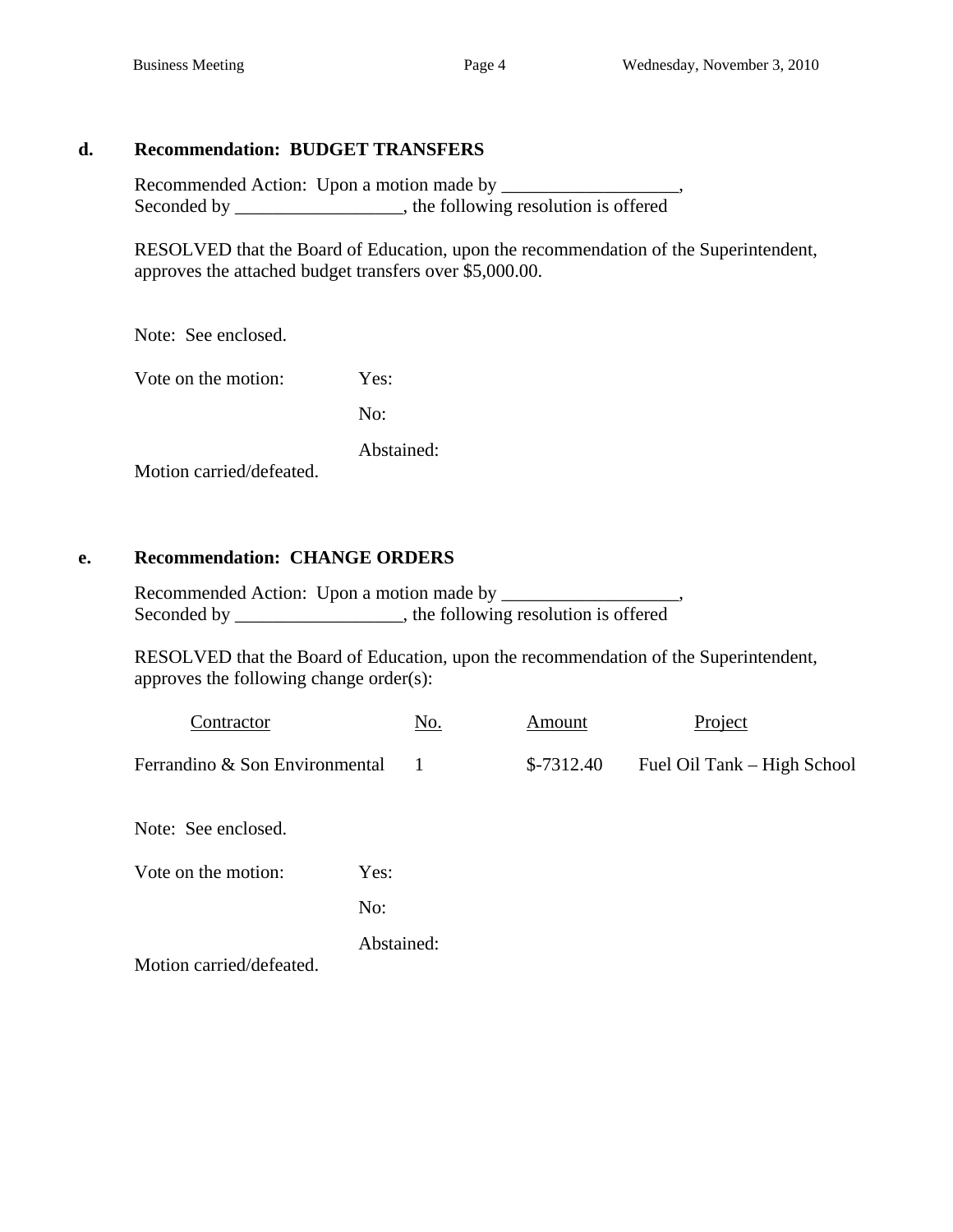## **f. RECOMMENDATION** : **DONATION**

Recommended Action: Upon a motion made by \_\_\_\_\_\_\_\_\_\_\_\_\_, seconded by \_\_\_\_\_\_\_\_\_\_\_\_\_\_\_\_\_, the following resolution is offered:

 RESOLVED that the Board of Education, upon the recommendation of the Superintendent, accepts the donation from Michelle Keogh of an air conditioner to the William Rall Elementary School.

Note: See attached.

Vote on the motion: Yes:

No:

Abstained:

Motion carried/defeated.

### **g. RECOMMENDATION – UNDERCLASSMEN SELECTION CLASSIFICATION**

 Recommended Action: Upon a motion made by \_\_\_\_\_\_\_\_\_\_\_\_\_\_\_\_\_\_\_, Seconded by \_\_\_\_\_\_\_\_\_\_\_\_\_\_\_\_, the following resolution is offered

RESOLVED that the Board of Education, based upon the Individual Athletic Profile of one student and the recommendation of the Superintendent approves the selection of the Underclassmen, named in attachments to participate on the Varsity Wrestling team.

Note: See attached.

Vote on the motion: Yes:

No:

Abstained:

Motion carried/defeated.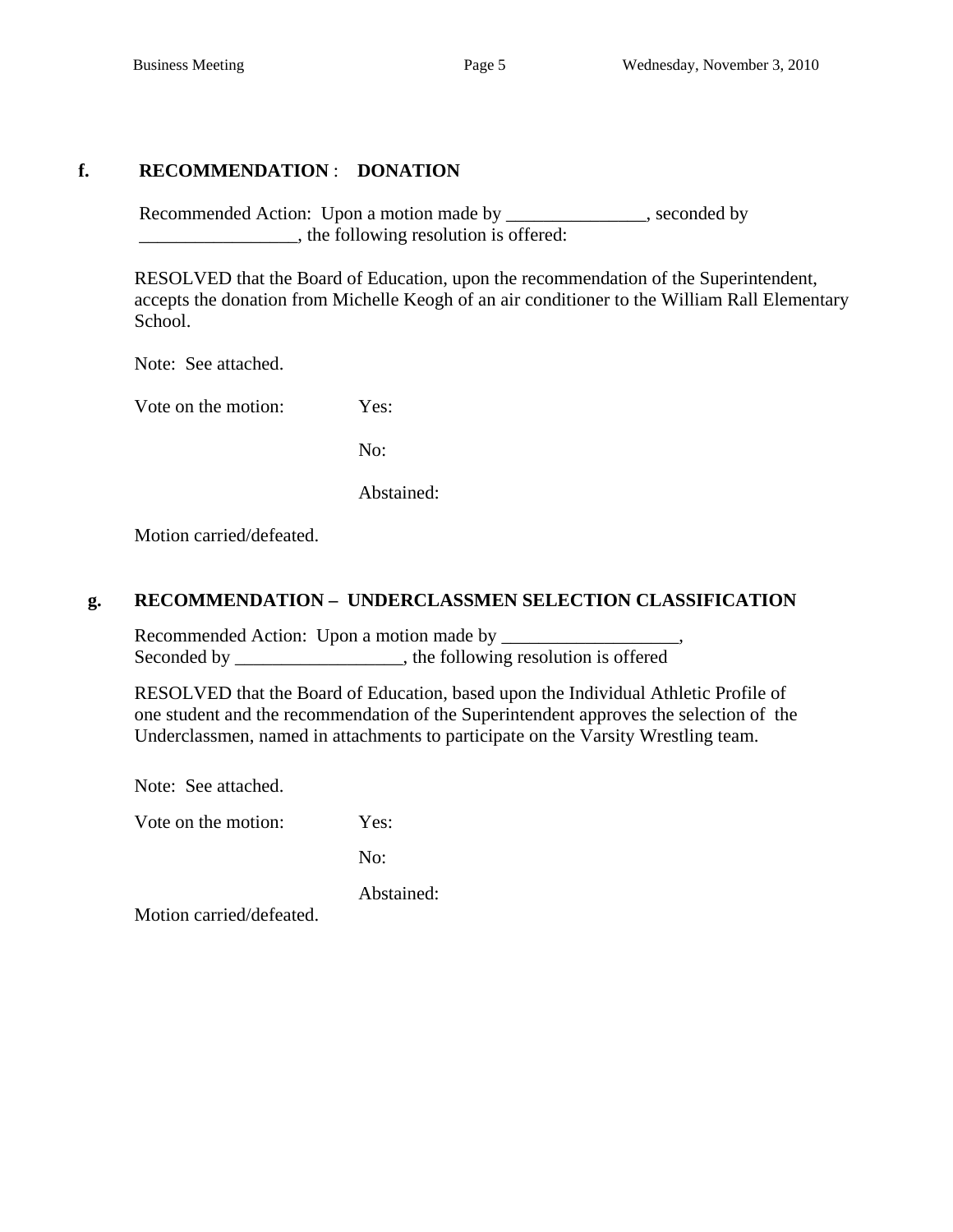## 11. SCHEDULES

| Schedule | $A-1$   | No. 4           | <b>Coaching Resignations</b>                                               |
|----------|---------|-----------------|----------------------------------------------------------------------------|
| Schedule | $A-1$   | No. 6-S         | <b>Athletic Supervision</b>                                                |
| Schedule | $A-1$   | No. 7           | <b>Coaching Assignments</b>                                                |
| Schedule | $A-3$   | No. 23          | Personnel, Instructional Appointments                                      |
| Schedule | $A-3$   | No. 24          | Personnel, Instructional Appointments                                      |
| Schedule | $A-3$   | No. 25          | Personnel, Instructional Appointments -<br>Elementary                      |
| Schedule | $A-3AE$ | No. 7           | Personnel, Instructional Appointments<br><b>Adult/Continuing Education</b> |
| Schedule | $AS-1$  | No. 6           | Substitute Personnel, Instructional<br>Resignations & Terminations         |
| Schedule | $AS-3$  | No. 7           | <b>Substitute Personnel Appointments</b>                                   |
| Schedule | $B-2$   | PT. 6           | Non-instructional Personnel Leave of<br>Absence                            |
| Schedule | $B-3$   | No. S-6         | Non-instructional Appointments<br><b>Substitute Personnel</b>              |
| Schedule | $B-3$   | No. 7           | Non-instructional Personnel Appointments                                   |
| Schedule | $B-3$   | <b>No. PT 7</b> | Non-instructional Appointments - Part-Time                                 |
| Schedule | D       | No. 17          | <b>Pupil Personnel Services</b>                                            |
| Schedule | OA/C    | No. 12          | <b>Outside Agencies/Consultants</b>                                        |